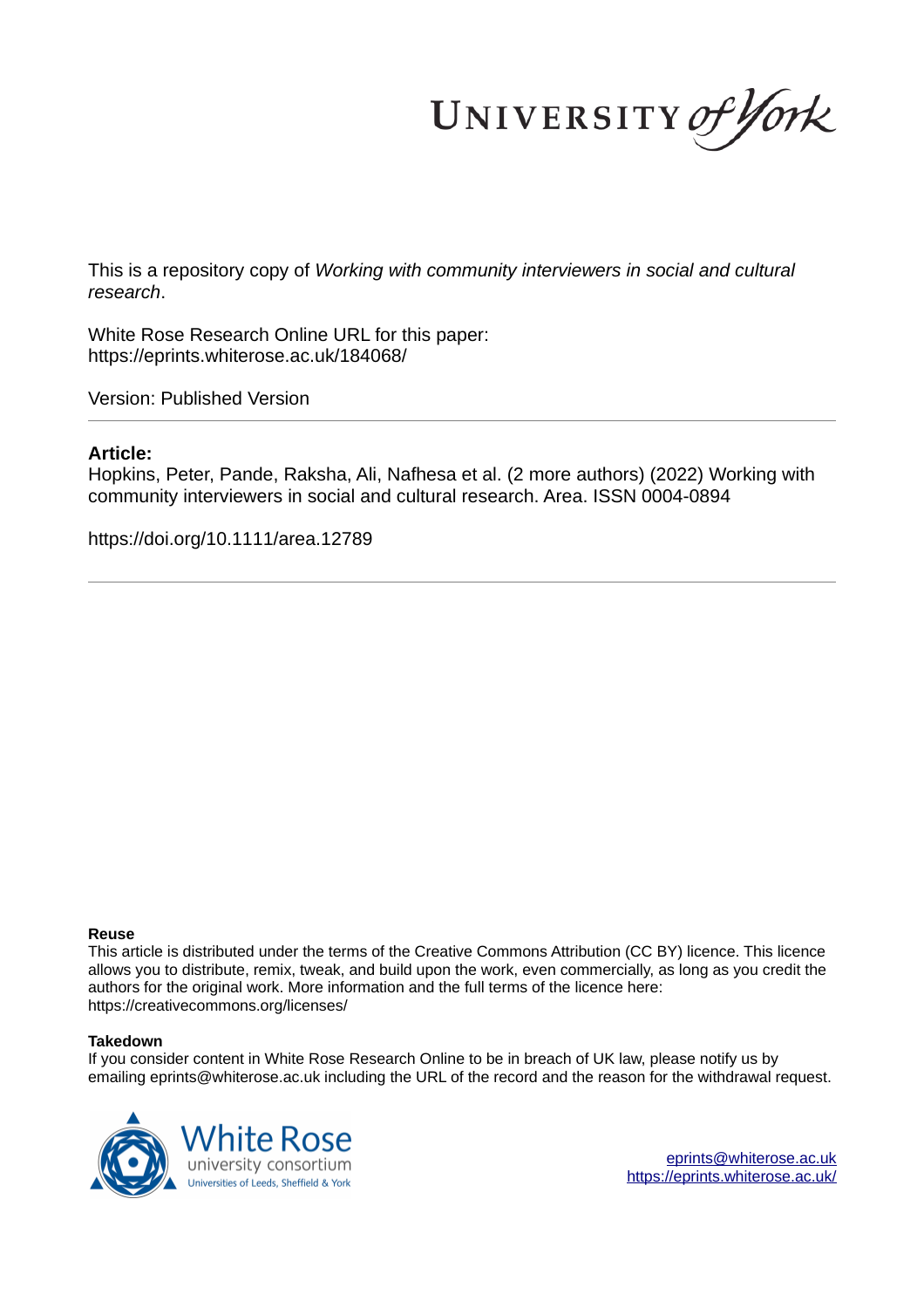**ETHICS IN/OF GEOGRAPHICAL RESEARCH**



# **Working with community interviewers in social and cultural research**

**Peter Hopkins<sup>1</sup>** | **Raksha Pande<sup>2</sup>** | **Nafhesa Ali<sup>3</sup>** | **Claire Chambers<sup>4</sup>** | **Richard Phillips<sup>5</sup>**

1 School of Geography, Politics and Sociology, Newcastle University, UK and Faculty of Islamic Studies, Universiti Kebangsaan, Selangor, Malaysia

<sup>2</sup>School of Geography, Politics and Sociology, Newcastle University, Newcastle Upon Tyne, UK

<sup>3</sup>Alliance Manchester Business School, Sustainable Consumption Institute, The University of Manchester, Manchester, UK

<sup>4</sup>Department of English and Related Literature, University of York, York, UK

<sup>5</sup>Department of Geography, University of Sheffield, Sheffield, UK

#### **Correspondence**

Peter Hopkins, School of Geography, Politics and Sociology Newcastle Upon Tyne, UK. Email: peter.hopkins@ncl.ac.uk

**Funding information** Research Councils UK > Arts and Humanities Research Council (Grant number: AH/N003926/1).

#### **Abstract**

Working with community or peer interviewers can provide valuable access to the lived experiences of individuals and communities who researchers are unlikely to reach. However, the ethical and methodological issues involved in working with community interviewers has received relatively little attention in social and cultural geographical research. In this paper, we reflect on our work with community interviewers in qualitative research about the sexual relationship practices of young British Pakistani Muslims. We outline the training we offered to them and consider several ethical and methodological issues, including issues of power and positionality, the politics or remuneration, providing feedback to community interviewers, issues of mental health and wellbeing, and addressing expectations and community relationships. We explore the benefits of working with community interviewers while also highlighting the ethical and political challenges associated with such work.

#### **KEYWORDS**

community interviewers, Muslims, peer researchers, relationships, research ethics, UK

# **1** | **INTRODUCTION**

Peer or community researchers are "people who live within, and have everyday experiences as a member of, a particular geographical or social 'community,' and who use their contacts and detailed lay knowledge in a mediating role, helping to gather and understand information from and about their peers for research purposes" (Edwards & Alexander, 2014, p. 269). This is not to be confused with the use of community interviewers in some forms of health and medical research, where interviews tend to take place in institutional settings and so "community interviewing" is associated with interviewing people in their own homes (Parkman & Bixby, 1996). Working with community interviewers is popular in

This is an open access article under the terms of the Creative Commons Attribution License, which permits use, distribution and reproduction in any medium, provided the original work is properly cited.

The information, practices and views in this article are those of the author(s) and do not necessarily reflect the opinion of the Royal Geographical Society (with IBG). © 2022 The Authors. *Area* published by John Wiley & Sons Ltd on behalf of Royal Geographical Society (with the Institute of British Geographers).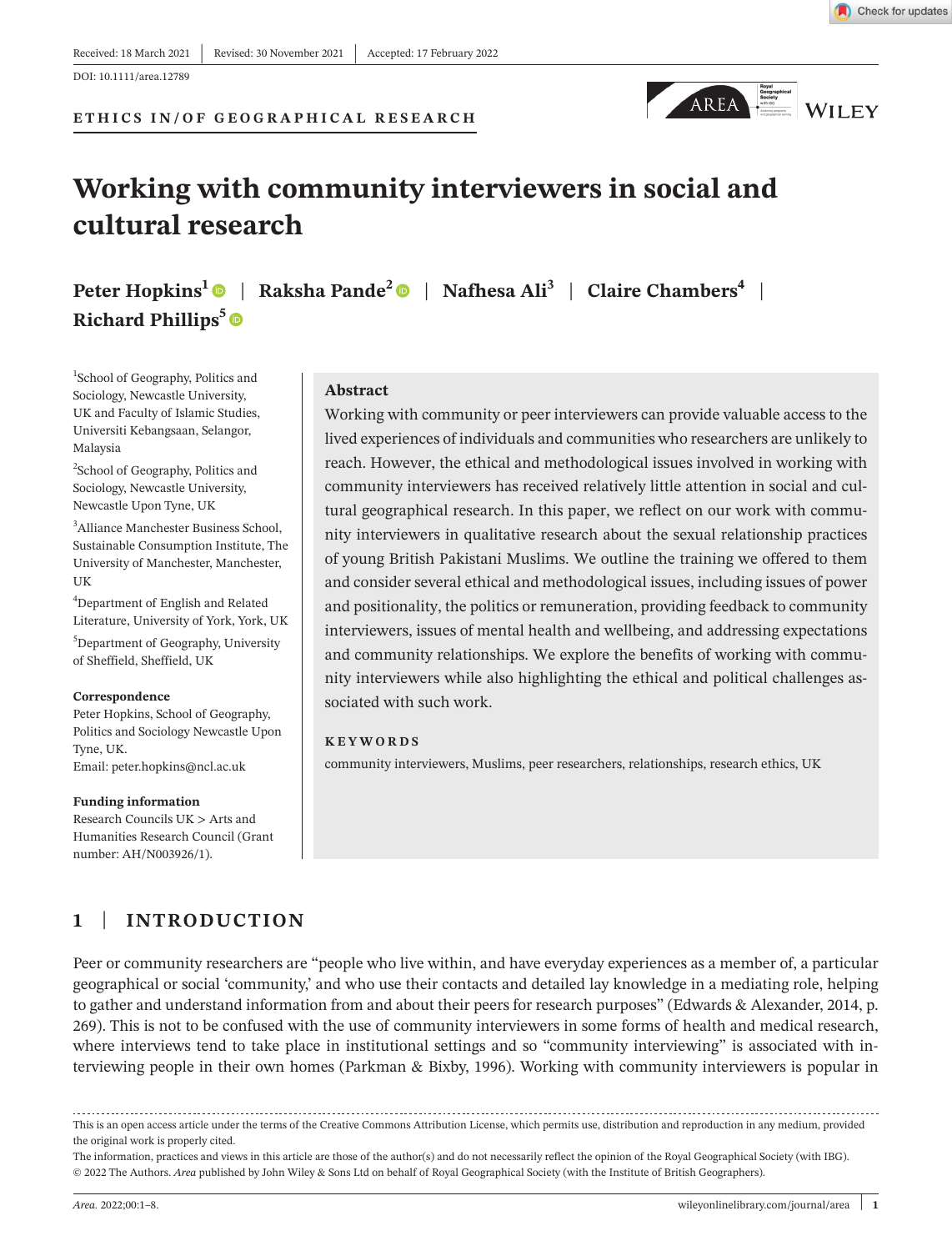research that focuses on issues of service provision, in evaluation work, or in work with minority communities, such as refugee, black, and minority ethnic communities or studies with disabled people, with children, or with those who are socially and/or economically marginalised (e.g., Lee et al., 2014; Ryan et al., 2011). There is a long history of this being seen as an empowering way to do research (Edwards & Alexander, 2014) with a strong sense that such work builds reciprocity, can lead to positive social change, and can give voice to the marginalised.

Examples of research that works with community or peer interviewers can be found in research about poverty and socio- economic exclusion and includes work that adopts a participatory action research approach. An innovative example of this form of research is van Blerk et al. (2016) participatory work with street children in African cities, where they worked closely with young people to train them as researchers and to consider the complex power relations, politics, and ethics involved. In another example, Warr et al. (2011) explore the challenges and benefits of working with community interviewers in some of the most socially and economically deprived areas of Victoria, Australia. Another area of research where the use of community interviewers can be found more regularly than others is in work with black and minority ethnic, migrant and religious minority, and refugee and asylum- seeking communities. For example, Lee et al. (2014) worked with community interviewers in order to help them explore alcohol and drug service use by migrant women in Western Australia. The research team were concerned that their research would exclude specific culturally and linguistically marginalised communities and so they engaged with bilingual community members to assist them with the administration of a survey to 268 women. In another example, Ryan et al. (2011) worked with community interviewers in two studies about Muslims in North London and critically reflect on issues of access, trust, and relationships with community organisations to consider the multiple and complex relations of power inflected by gender, race, and class that shape fieldwork interactions.

As these examples testify, in work with community interviewers, there is often an interest in deconstructing power relations and making such relationships and tensions apparent (Edwards & Alexander, 2014); there is a sense that this type of research is empowering, enabling, accesses the excluded, and is more ethical and just in its approach. However, there is an opposing view that sees the use of community interviewers as exploitative and repressive. As Edwards and Alexander (2014) observe, the involvement of community or peer researchers does not necessary lead to the collection of better data, and positive social change is not necessarily an outcome of working in this way either. We now introduce our project, outline the training we engaged in with community interviewers, and then consider some of the key ethical issues we negotiated in this project.

#### **2** | **OUR STUDY**

We employed community interviewers in our research project about the sexual relationship practices of British Pakistani Muslims (Ali et al., 2020). The aims of this project were to explore both the attitudes and practices of young men and women and to do so through the stories they consume and produce. We focused particularly on the role of stories and storytelling in relationships that were shared in everyday life, such as with friends, on TV or radio, or in fiction. We were particularly interested in focusing on relationship issues that are relevant to the everyday lives of young British Pakistani Muslims, such as those interrelated with culture and religion. The project aims and objectives were already established before we started working with the community interviewers and in this sense we adopted a more traditional qualitative approach to this study rather than one characterised by the tenets of participatory action research. The specific focus of the research was on Tyne and Wear, and Yorkshire – both in northern England – and Glasgow in Scotland. Our research team included members who were to varying extents insiders and outsiders. One of the main methods we used in this project was individual interviews with young British Pakistani Muslims who were growing up in one of these three regions or cities.

We worked closely in partnership with grassroots community and voluntary organisations who support young British Pakistani Muslim men and women in their personal lives and relationships, such as libraries, youth groups, helplines, introduction agencies, and marriage counselling and advice services. We were also keen to encourage young Pakistani Muslims to write and share their experiences and thoughts on relationships through creative writing in mediums such as animation, film, fiction, blogging, and playwriting. Alongside this work, an important method we employed was the use of individual interviews so that young British Pakistani Muslims could share their experiences, tell their own stories, and disclose their relationship practices in their own words. The research team responsible for writing this paper conducted a number of interviews, but we also worked with community interviewers to help us recruit people within the community who we may not have been able to reach.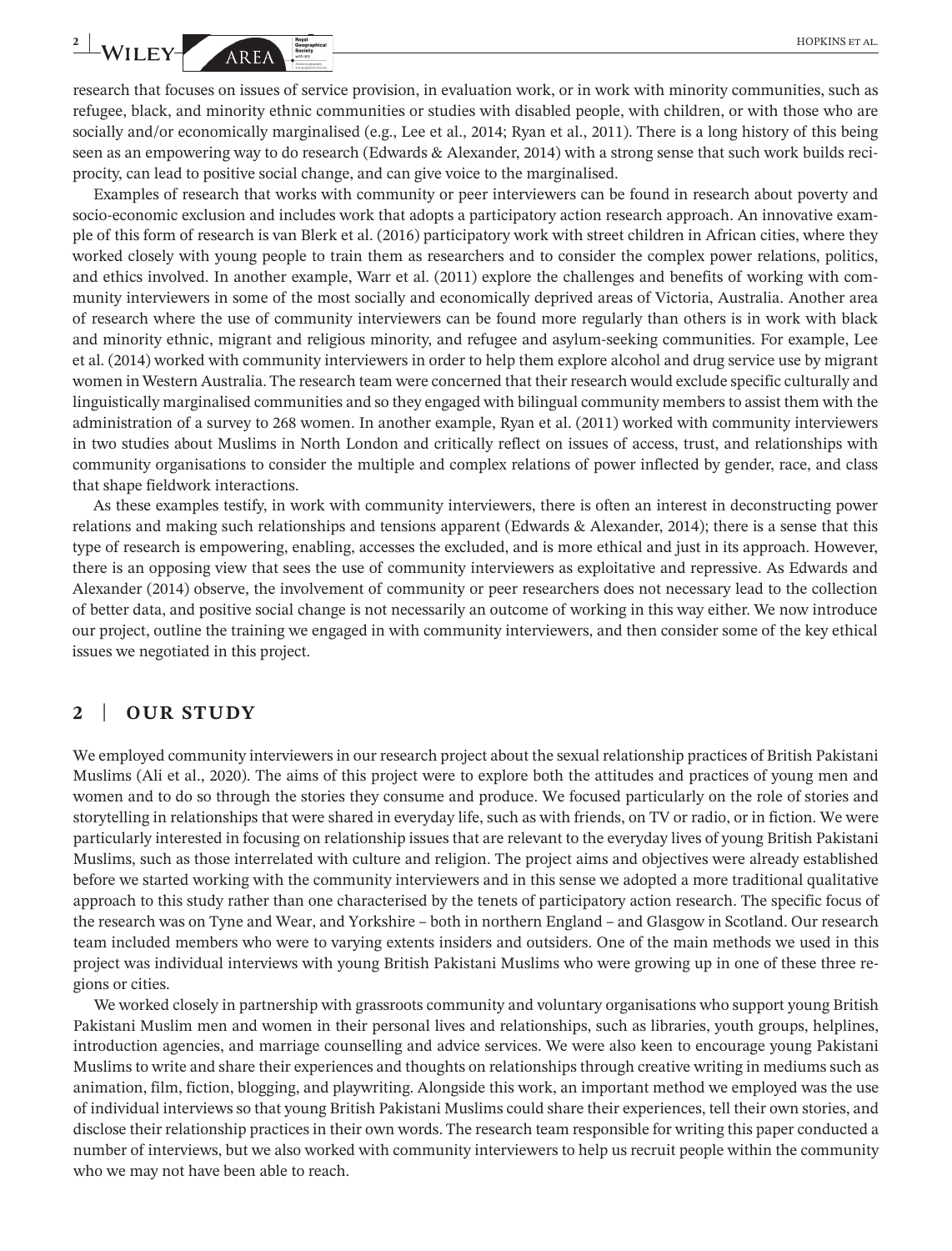

# **3** | **COMMUNITY INTERVIEWER TRAINING**

Through engaging with our community and voluntary sector partners, we advertised to recruit community interviewers to join our team. Full training was provided, paid at £25 per hour (for a training course of 6 hours) with a flat rate of £25 per interview with additional support for public transport travel expenses if needed. We were eager to recruit interviewers who had contacts in the local Pakistani Muslim community, had clear communication skills, and were interested in the research topic. The short application form included the personal details and contact information of the applicant as well as their educational qualifications, employment history, skills and experience, languages spoken, and the groups within the community that they are members of or have contacts with. On the basis of this, and short phone discussions with the applicants, we recruited nine community interviewers, three in each of the study locations.

In devising the training, we consulted other training guides about working with community interviewers (e.g., Shallwani & Mohammed, 2007) while situating this within the research design, aims, and methodology of our project. The training for the community interviews in each location took place from 10 am to 4 pm on a Saturday and was facilitated by the same three members of the team in order to ensure consistency across the three case study locations. In the morning, we outlined the intellectual rationale of the project before going into detail about the use of interviews in research. We discussed our motivations for using interviews and stressed that "successful interviewing is not unlike carrying on an unthreatening, self- controlled, supportive, polite and cordial interaction in everyday life" (Lofland & Lofland, 1995, p. 90). We then outlined the role of the community interviewer and focused in particular on ethical issues and the need to be ethically and morally responsible. We took time to explain and discuss confidentiality, anonymity, the idea of informed consent, and the fact that participants can opt out of the research at any time without having to give a reason. We were eager to emphasise that the ethical contract works both ways and that the research team had an ethical contract with the community interviewers too.

The afternoon session of the training workshop focused on practical matters. Here, we shared a resource pack with the participants, including: a project information leaflet, consent forms, information sheets for respondents, a copy of the training slides, a demographic questionnaire, a checklist for the day of the interview, and a post-interview form for the community interviewer to complete. We paid specific attention to an ethical contract that we asked all community interviewers to sign; this clarified that they understood the key motivations of the research project, were aware of the ethical foundations of the work, and understood the principles associated with confidentiality such as those associated with the non-disclosure of participant information in line with General Data Protection Regulation (GDPR) guidelines. All agreed to sign this without hesitation. We also discussed what to do before, during, and after each interview, while sharing an example of an interview transcript from a previous project so they could see a real- life example of what we were hoping to achieve. Workshop attendees participated in a practical exercise of interviewing each other so they could become familiar with using the digital recorder (which we provided for their use during the project) and could gain some insights into interviewing and being interviewed, such as using open rather than closed questions.

We were keen to work in a meaningful way with our partners in the community and voluntary sector and were aware that "multidimensional issues of trust and power weave themselves through the process of working with peer/community researchers" (Edwards & Alexander, 2014, p. 287). We ensured that the community interviewer training sessions were open to anyone within the organisation or community who wanted to participate. As such, we did not simply limit the training to those who were playing an active role as community interviewers. We now critically reflect on some of the key ethical and methodological issues we encountered in our work with community interviewers in this project.

# **4** | **PROBLEMATISING THE ROLE OF "THE INSIDER"**

One of the key motivations and benefits in engaging with community or peer researchers is the sense that they are deeply embedded with their local communities. As such, the assumption is that the lay knowledge and in- depth understanding they have as community "insiders" offers them access to potential participants who are unlikely to be recruited by university researchers, who may have restricted access to local people through community gatekeepers or through their limited contacts in the local area. Sanghera and Thapar- Bjökert observe that "the gatekeeper is often the first point of contact in the field … yet it is a relationship that is fraught with inconsistencies and instabilities" (2008, p. 548). Furthermore, many gatekeepers promote the best interests of the groups they work with; these issues – coupled with the pressure of time, resources, and space – mean that many gatekeepers are limited in the extent to which they can provide access to community "insiders". Also, some gatekeepers may be cautious about assisting researchers given that there is "the more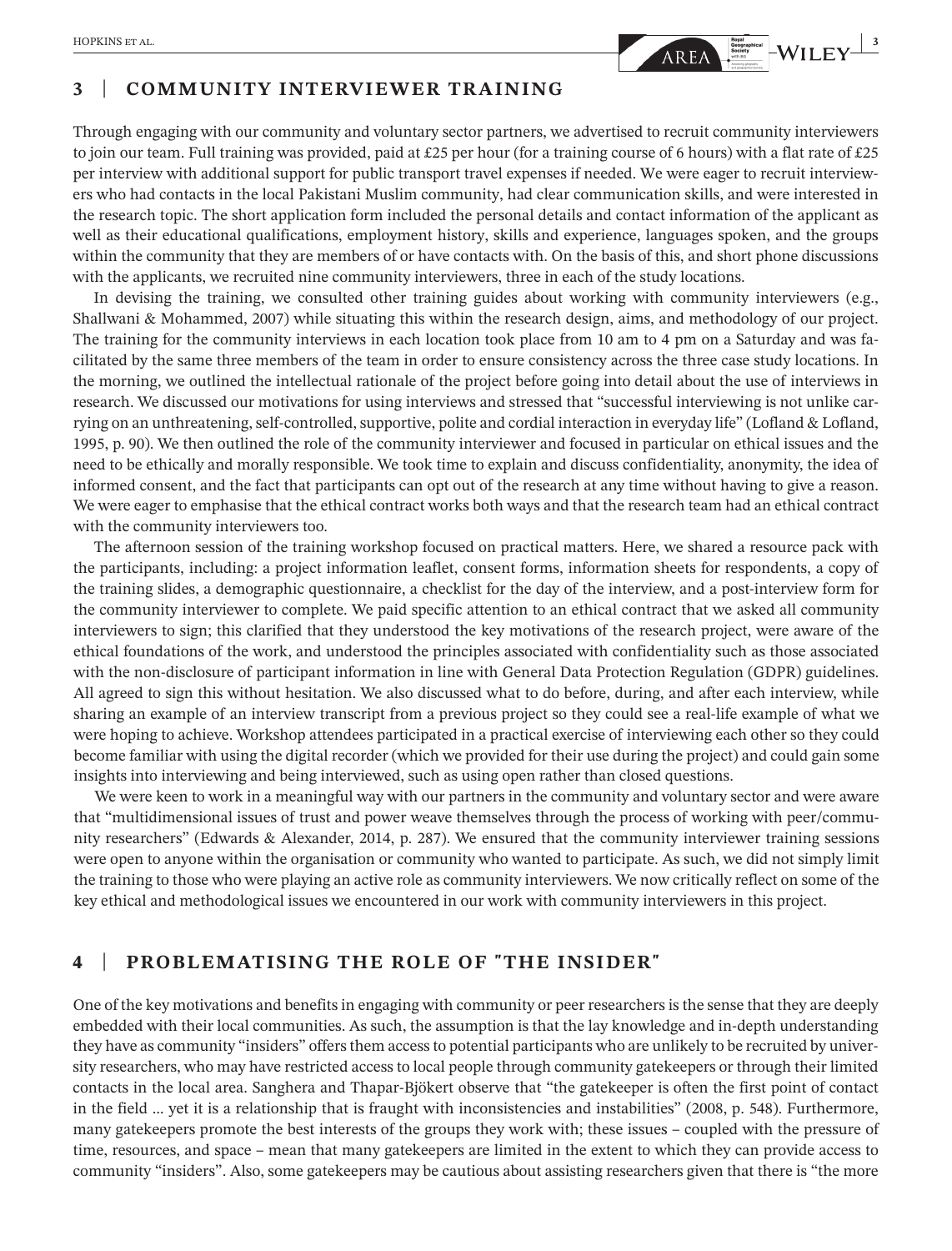usual parachute-in-interview-and-escape route to empirical research" (Alexander, 2000, p. 228) with little attention to the needs of the community and little effort to share findings or work collaboratively. This is where community interviewers can play a critical role. Among the many criteria we used to appoint community interviewers, we were interested in those who were embedded with the local Pakistani Muslim community, were connected to local organisations, and perhaps were comfortable conversing in Urdu.

Our approach to community interviewer training was inspired by feminist methodologies that emphasise mutual learning and subjective understanding – in contrast to neat masculinist explanations of people's life worlds. For over three decades, feminist geographers have argued for methodological interventions that recognise the impact of unequal power relations between the researcher and the research participants by engaging in issues related to insider/outsider debates through a focus on reflexivity (England, 1994; Rose, 1997) and positionality (Fisher, 2015; Mohammad, 2001; Nagar & Ali, 2003; Sultana, 2007). As such, not only were we keenly aware of the need to recognise the situatedness of our own knowledge claims, but we also worked hard to encourage our community interviewer trainees to do the same in a similar vein to ideas of "co-learning" (Heron et al., 2006).

The research team that delivered the training workshops involved three researchers (two women and one man) representing all three (early, mid, and established) academic career stages. The two women researchers, one of British-Pakistani ethnicity and the other of Indian ethnicity, negotiated their status as insiders (on account of Urdu language proficiency and some cultural familiarity with the participants) and outsiders (due to intersectional differences and our lack of knowledge about the individual experiences of the participants) by following Haraway's injunction for an *affinity politics* which – while recognising "permanently partial identities and contradictory standpoints" (1991, p. 154) – does allow for some common ground from which to speak. For example, early on in the training sessions, it was pointed out by one of the community interviewers that our use of the term "sexual relationships" in the research questions may act as a barrier to recruitment – they were (perhaps rightly) worried that it may prove difficult to engage our research participants in talking about anything with the word "sex" in it. During the training session, we had an open discussion about this issue by examining why this may be a problem as we also mutually recognised the need to ask difficult questions (related to sexual and romantic relationships) that were central to the focus of the research project.

Within the community interviewers, the disagreement over the term "sex" was divided along generational lines – the younger community interviewers were more open to introducing the term gradually in the interview schedule after building a rapport with the research participants, but the older ones were outright opposed to it, primarily owing to their own squeamishness in using it. Finally, we agreed a vocabulary of alternative words (such as love, relations, romance) that our participants could use (if needed) to better suit the sensibilities of the research participants. So, while holding different standpoints (as researchers together with the younger community interviewers with a more liberal standpoint in contrast to the older member of the community interviewer team) about the open use of the term "sexual relationships," we were able to find common ground in a modified vocabulary. This strategy allowed our community interviewers to approach mutually agreed important issues related to sexual relationships with terms that best suited the context of their interviewees. Interestingly in the end, we found that most of the interviewees were comfortable with discussions about sexual relationships if they were framed sensitively and, in keeping with good interview practice, introduced gradually. As such, the training was also useful for us as researchers in reflecting on our senses of the boundaries and limits for community members in discussing sensitive topics, including alternative approaches to doing so.

Establishing meaningful and positive working relationships with community interviewers requires attentiveness to the issues we discuss above. Not only do issues of positionality frame "social and professional relationships in the research field," they also set the ""tone" of the research" (Sanghera & Thapar- Bjökert, 2008). Moreover, as positionality is in and of itself an ethical issue (Hopkins, 2007), it is critical that researchers are attentive to these issues when it comes to working with community interviewers. Two of the community interviewers we appointed were university students. In one case in Yorkshire, the community interviewer was a social science student and lived locally to where he was studying. As such, he had grown up in the local community and was embedded within it. He was also eager to learn social research skills as part of his degree programme and to help with his dissertation research. With the other community interviewer who was a student, he was studying in Glasgow, but was not "local" *per se* but had moved to Glasgow for study. Although he was familiar with some local organisations, he was not necessarily very embedded within the local community. So, he was an "insider" as he was a young Pakistani Muslim; however, in other respects, such as his accent and having moved to Glasgow for study, he was an "outsider" and not as familiar with the local community compared to his counterpart in Yorkshire. As such, the positionality of both of these community interviewers is not simply about being an insider as the extent of their insider status is quite different. In another example, a community interviewer in Glasgow conducted an interview with a participant who has already taken part in this study by participating in an interview with one of the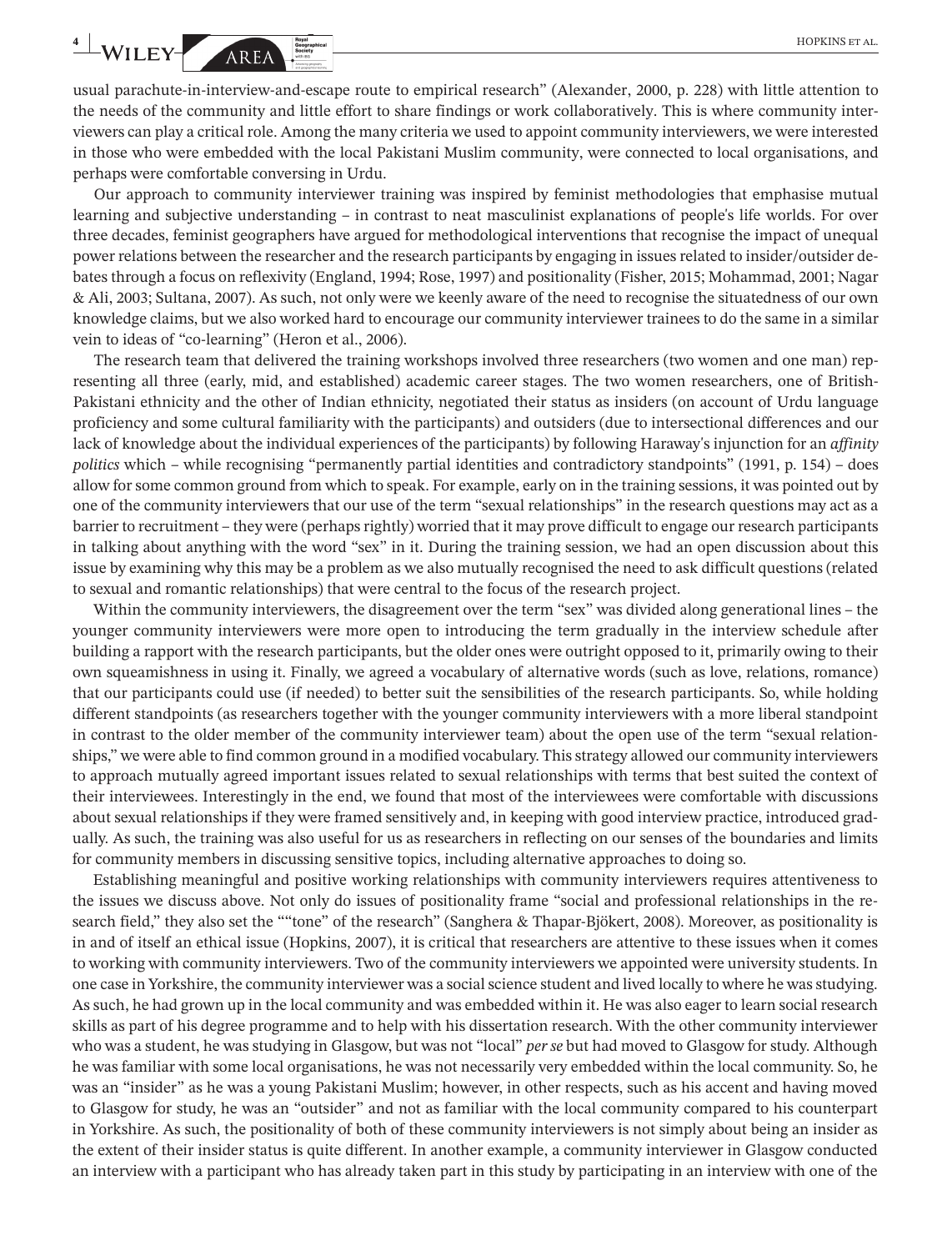

authors of this paper. This led us to problematise further the ways in which the employment of community interviewers relies on an assumption that locally embedded community interviewers will access local people unknown to, and unreachable by, the research team.

## **5** | **THE POLITICS AND ETHICS OF REMUNERATION**

When applying for the funding for this project, we were conscious that there is a "fine line between involving and empowering community members as peer researchers and exploiting their labour and expertise" (Edwards & Alexander, 2014, p. 273). Put differently, on the one hand, some contend that payment is a form of control, but on the other hand, some argue that people should be paid as a matter of respect and to accord them full status as valuable project members (Hall, 2015; Hammett & Sporton, 2012). Sensitive to these issues and in accordance with the perspective that paying people respects their contributions and values their status, we included costs in our funding application to pay community interviewers both for their training and to conduct interviews in the field.

The general trend in this type of research is to pay per interview rather than offer a contract of employment that may involve complex negotiations with university human resources staff and has implications for tax and national insurance. Participants were paid £150 for the training, however, we only paid this after they had completed one interview in the field as we wanted to guard against the risk of community interviewers completing the training and being paid for it without then undertaking any interviews. We recognise that this approach could be seen as "more of a budget-watching instrument rather than well-remunerated empowering approach" (Edwards & Alexander, 2014, p. 273). However, community interviewers reported that they were able to use the training in their work and studies and so this provided them with additional knowledge and skills and not only monetary reward.

# **6** | **COMMUNITY INTERVIEWER FEEDBACK, WELLBEING, AND MENTAL HEALTH**

Part of the training we asked community interviewers to participate in after the workshops was to complete one interview and send this to us to be transcribed; we then had a conversation with each community interviewer about their interviewing style and approach. We found this to be a useful mechanism for keeping in touch with the community interviewers and addressing any queries, questions, or concerns that were arising for them as they sought to contact potential interviewees in their community and to subsequently arrange interviews with these people. Furthermore, we were conscious that support may be "needed beyond the end of the research, as community researchers "exit" their role and lose their research identity" (Edwards & Alexander, 2014, p. 275) and so continued to stay in touch with the community interviewers throughout this process, including reflecting back on their experiences once they had completed their interviews.

One of the many motivations for keeping in contact throughout the research process with the community interviewers was about safeguarding, especially in relation to wellbeing, and mental health. We wanted to promote the wellbeing of the community interviewers and the research team (Mullings et al., 2016) and were conscious that, for some, fieldwork can be an ordeal and something that is emotionally challenging and tiring (Tucker & Horton, 2019). We adopted a deliberately ethical and moral approach (Olson, 2016) as we were conscious of "the relative institutional silences around mental health in our discipline" (Peake & Mullings, 2016, p. 254), including among our colleagues and our students. Moreover, these issues are pertinent given the focus of our project on a sensitive and personal topic with a social group that is frequently marginalised, regularly misrepresented, and often stigmatised. In our conversations with the community interviewers, we found there was a shared sense of relief and reciprocity that similarly challenging issues were discussed during interviews; in sharing such challenges and being open with each other about how to manage and work through these, many of the community interviewers felt a sense of relief that they were not alone and that the issues they had encountered – and were thinking through – in the field were shared by the research team. One of the community interviewers in Glasgow was struggling with his mental health at the time of undertaking interviews; in his words, it was a "dark time" and he was returning to his home city after completing the semester at university so was not able to undertake as many interviews as he had planned. We kept in touch with him about this; he latterly said he was feeling much better, was "in a better place," and was "very grateful for the opportunities".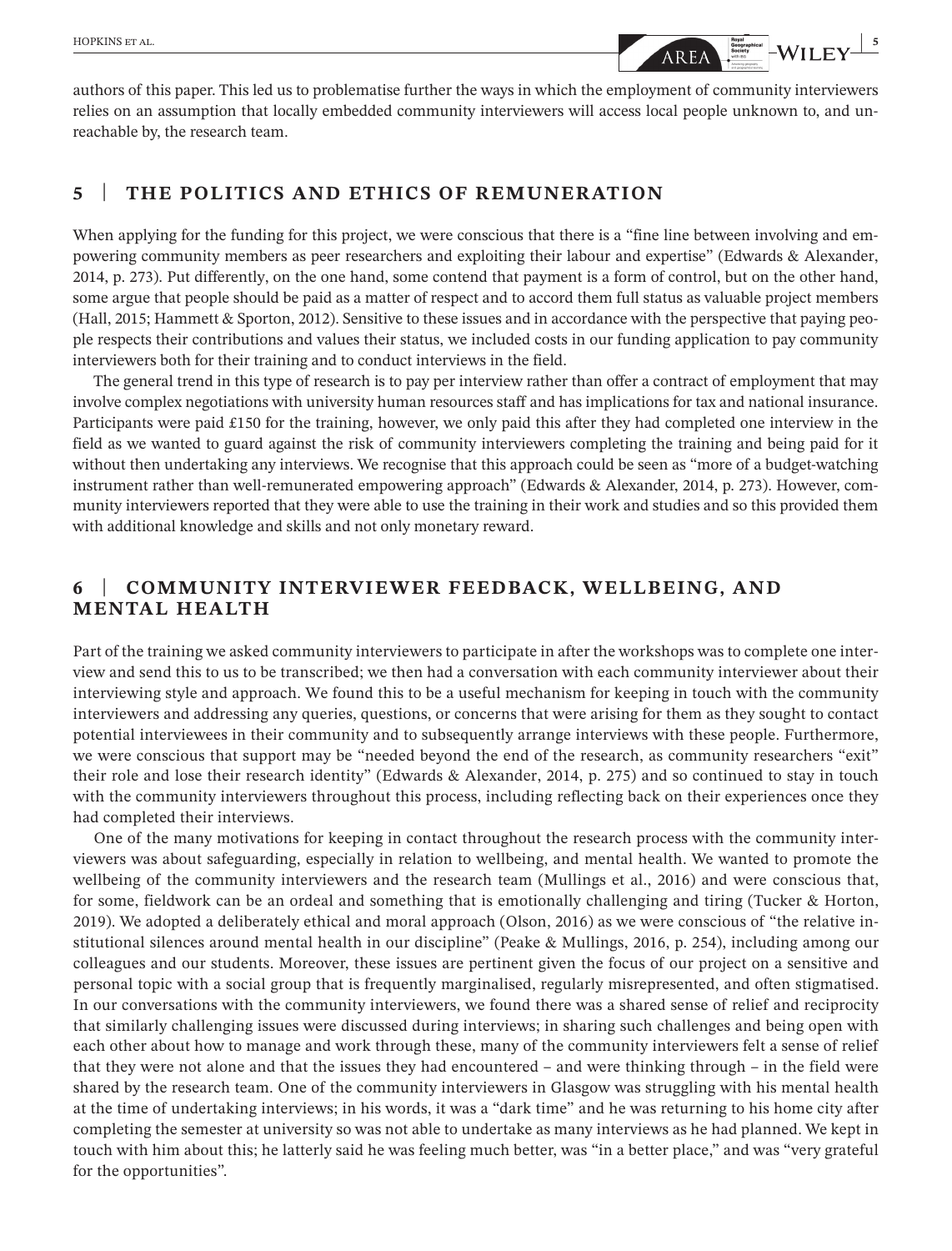# **7** | **EXPECTATIONS AND COMMUNITY RELATIONSHIPS**

One of the key challenges of community interviewer training was to forge a positive relationship with the participants so that we could manage expectations and resolve any issues or disputes that arose along the way. Practically, we cannot emphasise how crucial it is to be as clear as possible in your communication with the community interviewers and to make sure you securely keep a record of your correspondence. We thought we had done this by developing open lines of communication, both in our email exchanges with the community interviewers and in the literature advertising the workshop sessions. In keeping with the community engagement ethos of the workshops, we kept the workshop open to anybody who wanted to attend them, either to benefit from the training or to learn more about the project. However, to be recruited as a paid community interviewer on the project, participants had to do more than simply register for attendance; we had asked them to apply for the post by filling in an application form. Despite this, we found that in the session in Yorkshire, one of the workshop participants - who had not applied for the post of community interviewer - was unhappy about not being asked to conduct the interviews. We relied on references to our email exchanges and advertising literature, which clearly mentioned the distinction and the dispute was eventually resolved. On reflection, we should not have merged the engagement aspect of the workshop with the training session, to avoid any confusion or raising unrealistic expectations.

Having emphasised the practical aspect of the communication records, we also want to underscore the importance of addressing community interviewer expectations not in the managerial sense of simply managing them, but by showing flexibility and willingness to adapt the training to suit participant requests where possible. For example, our community interviewers wanted documentary proof of their training in the form of a certificate of participation. We had not factored this into our budget and initially were not sure about the legal status and institutional procedures (at three different participating universities) that would allow us to issue such a document. However, we could see that this was clearly important for the participants (many of whom were university and college students looking to enhance their CVs), so we persevered and were able to issue those certificates of participation without much opposition from university administrators.

# **8** | **CONCLUSIONS**

We have considered some of the ethical and methodological issues involved in working with community interviewers in social and cultural research. There are mutual benefits for both researchers and for those employed as community interviewers. In our case, most obviously we have benefited from privileged access to the lived experiences of participants we will have been unlikely to recruit ourselves. Community interviewers have benefited most directly through having access to training and paid research opportunities; this was especially useful for younger community interviewers, some of whom were studying at university. This does not mean that the employment of community interviewers comes without its challenges; there are often complex ethical and methodological issues that require careful consideration and reflexive negotiation. Some of these issues include the nature and format of any training provided, the reflexive negotiation of positionality, the challenges associated with remuneration, interviewer feedback, and attentiveness to promoting a culture of care and wellbeing among those involved.

Having undertaken this study partly through employing community interviewers, we feel that this added a richness to our project and enabled us to establish further positive relationships with the community and with organisations working in the field. However, we would caution against romanticising this approach, especially in a context where research funders are often seen to be eager to support "empowering" research yet are often unaware of the complex ethical, methodological, and political issues involved (Edwards & Alexander, 2014). Added to this is the risk that the pressure to generate research impact (Machen, 2020) could encourage researchers to *use* community interviewers in the hope that this may enhance the likelihood of them achieving social change rather than working *with* community interviewers to generate mutually beneficial outcomes and reciprocal relationships. As Evans (2016) recommends, there is a need to balance such pressures while demonstrating an ethic of care.

#### **ACKNOWLEDGEMENTS**

Many thanks to the AHRC for funding (AH/N003926/1) to undertake this work and to the community interviewers who contributed to the research.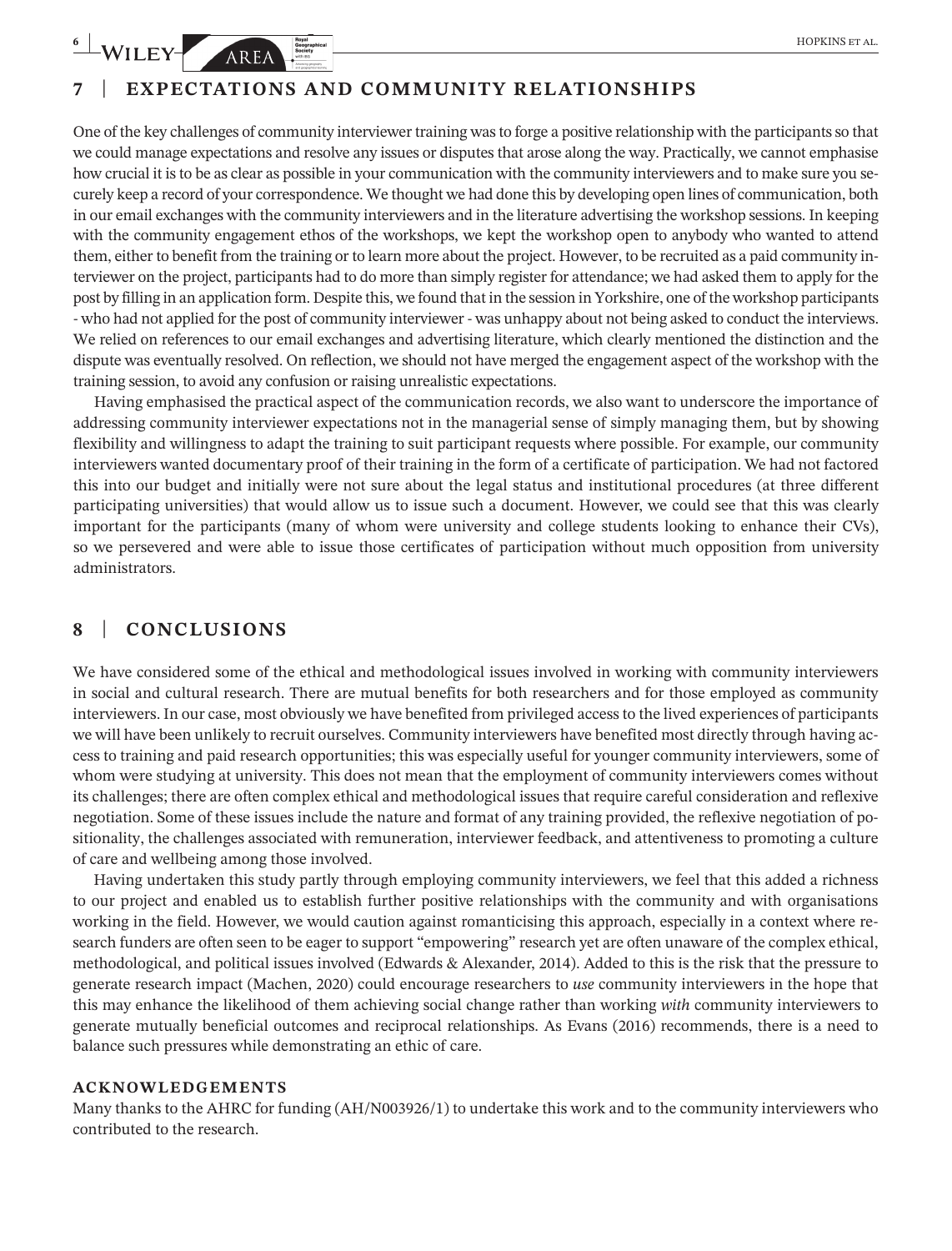## **DATA AVAILABILITY STATEMENT**

Authors elect to not share data.

#### **ORCID**

Peter Hopkins<sup>1</sup> https://orcid.org/0000-0003-0445-9217 *Raksha Pande* https://orcid.org/0000-0002-6332-0998 *Richard Phillips* https://orcid.org/0000-0003-4630-4555

#### **REFERENCES**

Alexander, C. (2000) *The Asian Gang: Ethnicity, identity, masculinity*. Oxford, UK: Berg.

- Ali, N., Phillips, R., Chambers, C., Narkowicz, K., Hopkins, P., & Pande, D. (2020) Halal dating: Changing relationship attitudes and experiences among young British Muslims. *Sexualities*, 23(5–6), 775–792. Available from: https://doi.org/10.1177/1363460719850113
- Edwards, R. & Alexander, C. (2014) Researching with peer/community researchers ambivalences and tensions. In: Williams, M. & Vogt, W.P. (Eds.) *The SAGE Handbook of innovation in social research methods*. London, UK: SAGE, pp. 269-292.
- England, K.V. (1994) Getting personal: Reflexivity, positionality, and feminist research. *The Professional Geographer*, 46(1), 80–89. Available from: https://doi.org/10.1111/j.0033-0124.1994.00080.x
- Evans, R. (2016) Achieving and evidencing research 'impact'? Tensions and dilemmas from an ethic of care perspective. *Area*, 48(2), 213– 221. Available from: https://doi.org/10.1111/area.12256
- Fisher, K. (2015) Positionality, subjectivity and race in transnational and transcultural research. Gender, Place and Culture, 22(4), 456-473. Available from: https://doi.org/10.1080/0966369X.2013.879097
- Hall, S.M. (2015) Personal, relational and intimate geographies of austerity: Ethical and empirical considerations. Area, 49(3), 303-310. Available from: https://doi.org/10.1111/area.12251
- Hammett, D. & Sporton, D. (2012) Paying for interviews? Negotiating ethics, power and expectation. *Area*, 44(4), 496-502. Available from: https://doi.org/10.1111/j.1475-4762.2012.01102.x
- Haraway, D. (1991) *Simians, cyborgs, and women: The reinvention of nature*. London, UK: Routledge.
- Heron, R.L., Baker, R. & McEwen, L. (2006) Co- learning: Re- linking research and teaching in geography. *Journal of Geography in Higher Education*, 30(1), 77-87. Available from: https://doi.org/10.1080/03098260500499659
- Hopkins, P. (2007) Positionalities and knowledge: Negotiating ethics in practice. *ACME: An International Journal for Critical Geographies*, 6(3), 386– 394.
- Lee, S.K., Sulaiman-Hill, C.R. & Thompson, S.C. (2014) Overcoming language barriers in community-based research with refugee and migrant populations: Options for using bilingual workers. *BMC International Health and Human Rights*, 14(11). Available from: https://doi. org/10.1186/1472-698X-14-11

Lofland, J. & Lofland, L.H. (1995) *Analyzing social settings: A guide to qualitative observation and analysis*, 3rd edition. Belmont, CA: Wadsworth.

- Machen, R. (2020) Critical research impact: On making space for alternatives. *Area*, 52(2), 329-341. Available from: https://doi.org/10.1111/ area.12574
- Mohammad, R. (2001) 'Insiders' and/or 'outsiders': Positionality, theory and praxis. In: Limb, M. & Dwyer, C. (Eds.) *Qualitative methodologies for geographers*. London, UK: Arnold, pp. 101-114.
- Mullings, B., Peake, L. & Parizeau, K. (2016) Cultivating and ethic of wellness in geography. *The Canadian Geographer*, 60(2), 161– 167. Available from: https://doi.org/10.1111/cag.12275
- Nagar, R. & Ali, F. (2003) Collaboration across borders: Moving beyond positionality. *Singapore Journal of Tropical Geography*, 24(3), 356-372. Available from: https://doi.org/10.1111/1467-9493.00164
- Olson, E. (2016) Geography and ethics II: Emotions and morality. *Progress in Human Geography*, 40(6), 830– 838. Available from: https://doi. org/10.1177/0309132515601766
- Parkman, S. & Bixby, S. (1996) Community interviewing: Experiences and recommendations. *Psychiatric Bulletin*, 20, 72-74. Available from: https://doi.org/10.1192/pb.20.2.72
- Peake, L. & Mullings, B. (2016) Critical reflections on mental and emotional distress in the academy. *ACME: An International Journal for Critical Geographies*, 15(2), 253– 284.
- Rose, G. (1997) Situating knowledges: Positionality, reflexivities and other tactics. *Progress in Human Geography*, 21(3), 305– 320. Available from: https://doi.org/10.1191/03091 32976 73302122
- Ryan, L., Kofman, E. & Aaron, P. (2011) Insiders and outsiders: Working with peer researchers in researching Muslim communities. *International Journal of Social Research Methodology*, 14(1), 49– 60. Available from: https://doi.org/10.1080/13645 579.2010.481835
- Sanghera, G. & Thapar- Bjökert, S. (2008) Methodological dilemmas: Gatekeepers and positionality in Bradford. *Ethnic and Racial Studies*, 31(3), 543-562. Available from: https://doi.org/10.1080/01419870701491952
- Shallwani, S. & Mohammed, S. (2007) Community-based participatory research A training manual for community-based researchers. Available from: https://www.livingknowledge.org/fileadmin/Dateien-Living-Knowledge/Dokumente\_Dateien/Toolbox/LK\_A\_Train ing\_manual.pdf. Accessed 21 January 2022.
- Sultana, F. (2007) Reflexivity, positionality and participatory ethics: Negotiating fieldwork dilemmas in international research. *ACME: An International Journal for Critical Geographies*, 6, 374– 385.